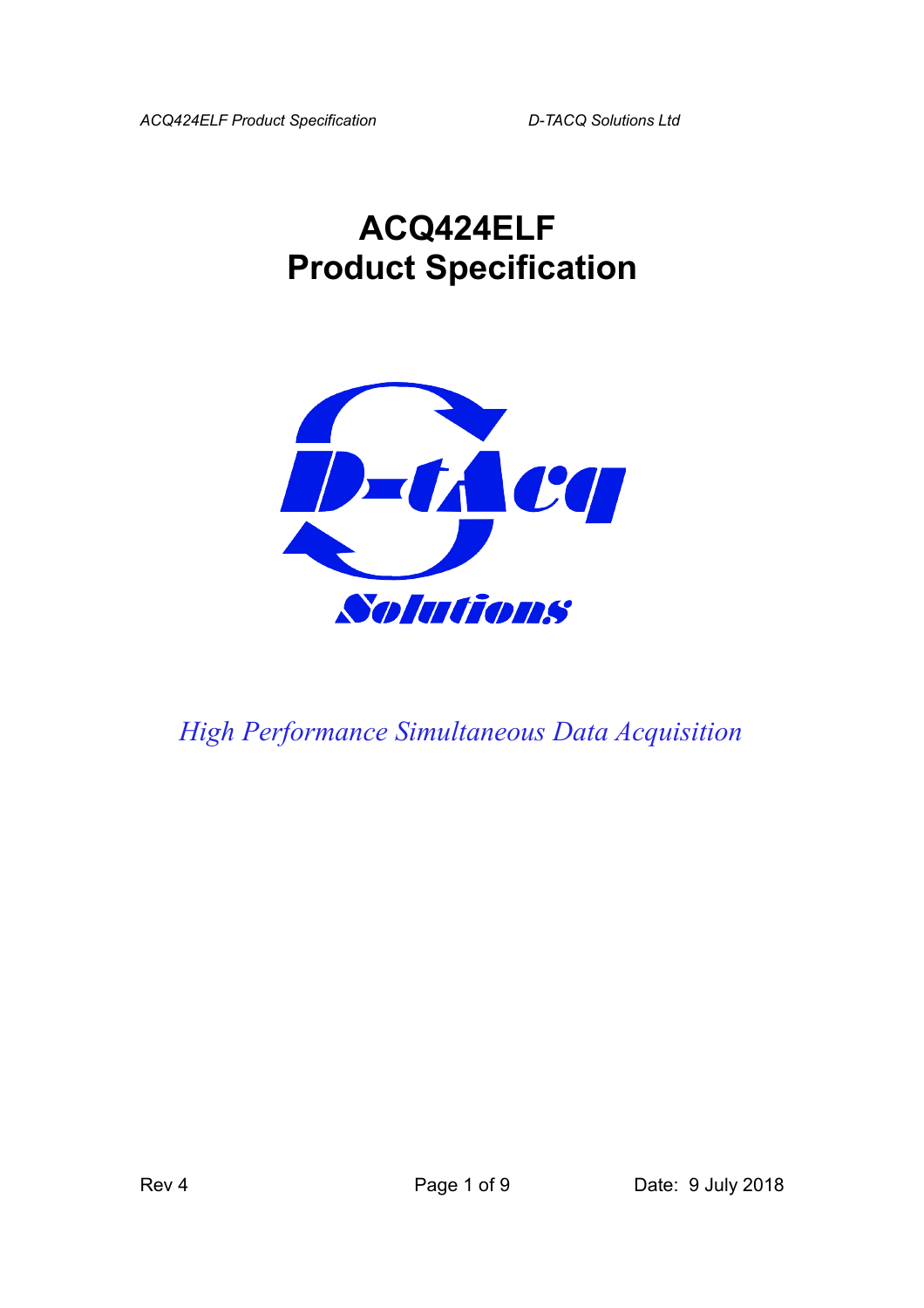### **Table of Contents**

| 2.3 Example 2: Fitted to ACQ2006 Carrier, 192 channels in 1U5 |  |
|---------------------------------------------------------------|--|
|                                                               |  |
|                                                               |  |
|                                                               |  |
|                                                               |  |
|                                                               |  |
|                                                               |  |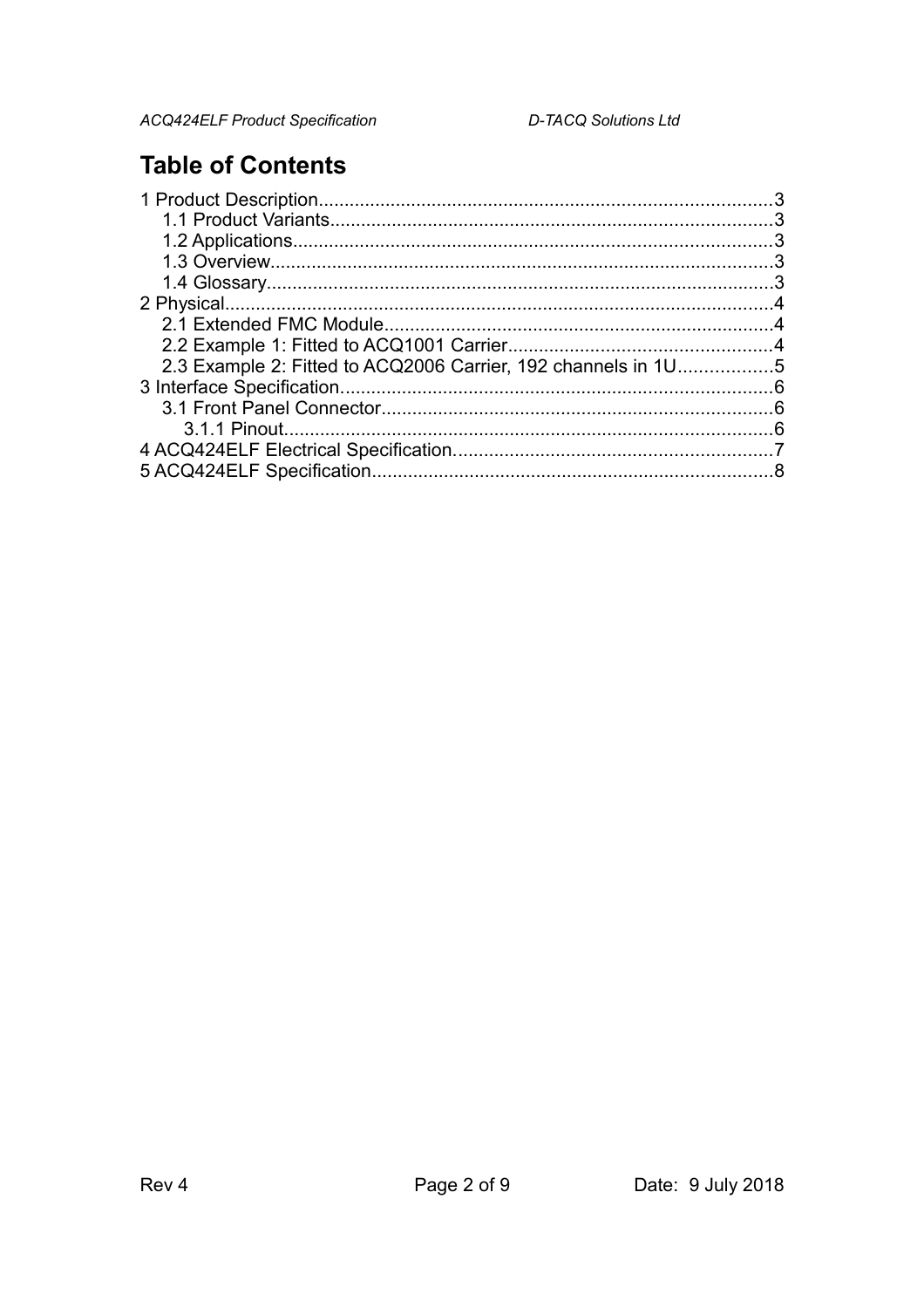## 1 Product Description

- 1. *ACQ424ELF* is a 32 channel simultaneous analog input module.
- 2. Standard configuration : 32 channels, 1000kSPS/channel.
- 3. Extended module with *FMC* connector and *FMC* front panel.
- 4. 2-wire Differential inputs, high quality differential amplifier front end with single factory fixed input voltage range.

### *1.1 Product Variants*

• *ACQ424ELF-32-1000-16* : 32 channels, 16 bit resolution, 1000kSPS/channel.

### *1.2 Applications*

Instrumentation applications, control and monitoring.

### *1.3 Overview*

The *ELF* module standard, based on the same front panel and connector footprint as *FMC*, adds user IO to carrier modules fitted with *FPGA* resource. D-TACQ recommends carriers based on the *Xilinx* ZYNQ system on chip, combining *FPGA* resource with a dual-core ARM Cortex A9 and gigabit Ethernet.

Compatible carriers include:

- D-TACQ **ACQ1001** : D-TACQ single slot FMC carrier, Z7020
- D-TACQ **ACQ1002** : D-TACQ dual slot FMC carrier, Z7020
- D-TACQ **ACQ2006** : D-TACQ 6 slot FMC carrier, Z7020
- D-TACQ **ACQ2106** : D-TACQ 6 slot FMC carrier, Z7030

D-TACQ supplies a complete working Intelligent Digitizer appliance including programmable logic and microprocessor system running Linux.

### *1.4 Glossary*

- *FMC*: [VITA57 FPGA Mezzanine Card.](http://www.vita.com/fmc.html)
- [Xilinx ZYNQ Sy](http://www.xilinx.com/products/silicon-devices/soc/zynq-7000/index.htm)stem-on-chip.
- *CPCI*: Compact PCI, PICMG 2.0r3
- *LPC* : *FMC* Low pin count wiring standard.
- *ULPC*: *FMC* Ultra low pin count (D-TACQ).
- ELF: D-TACQ extension to FMC, elongated card with provision for dedicated analog power supply rails.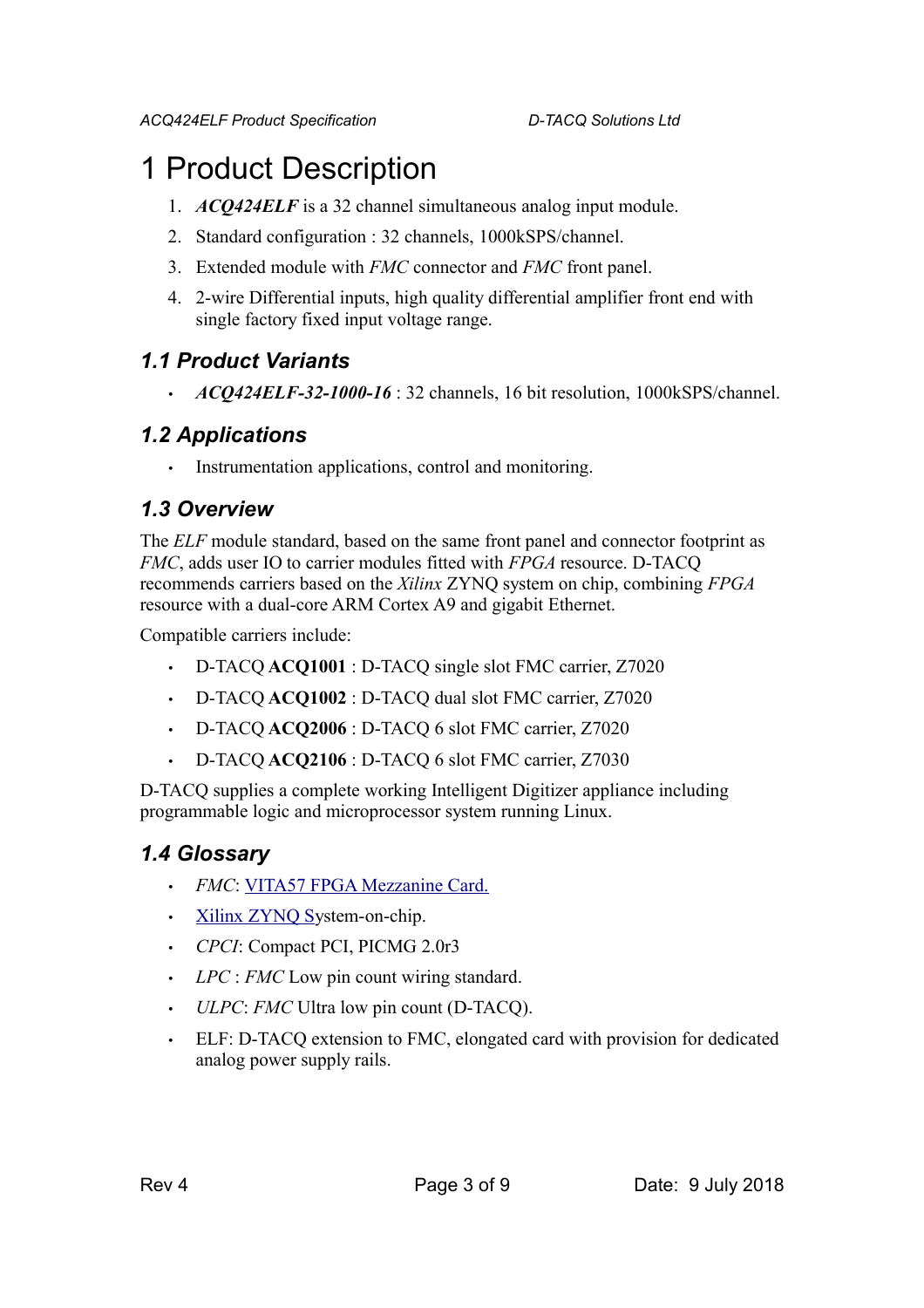*ACQ424ELF Product Specification D-TACQ Solutions Ltd* 

# 2 Physical





### *2.2 Appearance*

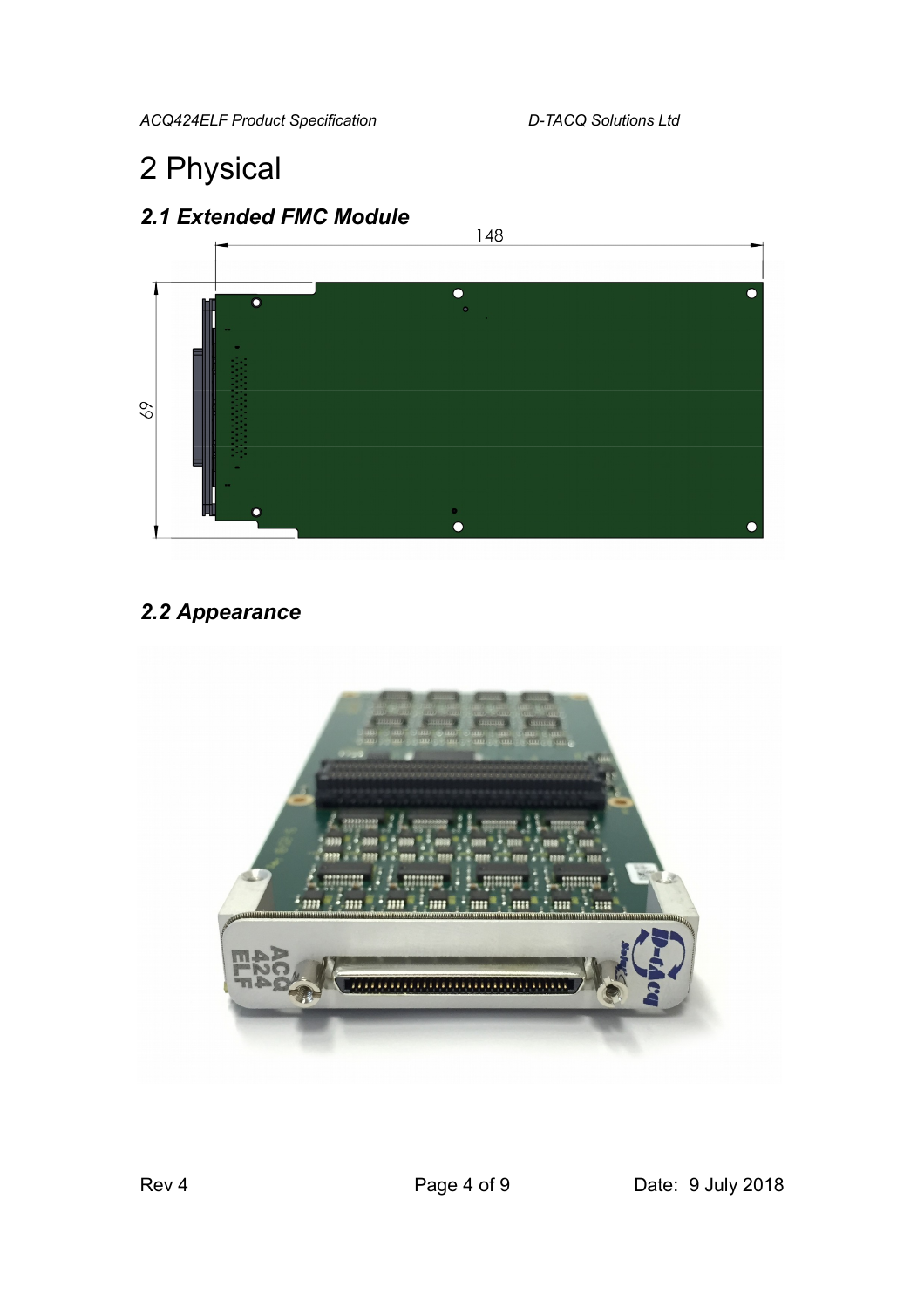# $218$  $\overline{\mathbf{\Theta}}$  $\overline{\textbf{c}}$  $\overline{\odot}$ 74  $\dot{\mathbf{\Theta}}$

### *2.3 Example 1: Fitted to ACQ1001 Carrier*

Carrier fits 1 x standard FMC eg *ACQ420FMC* or an extended size module eg *ACQ424ELF*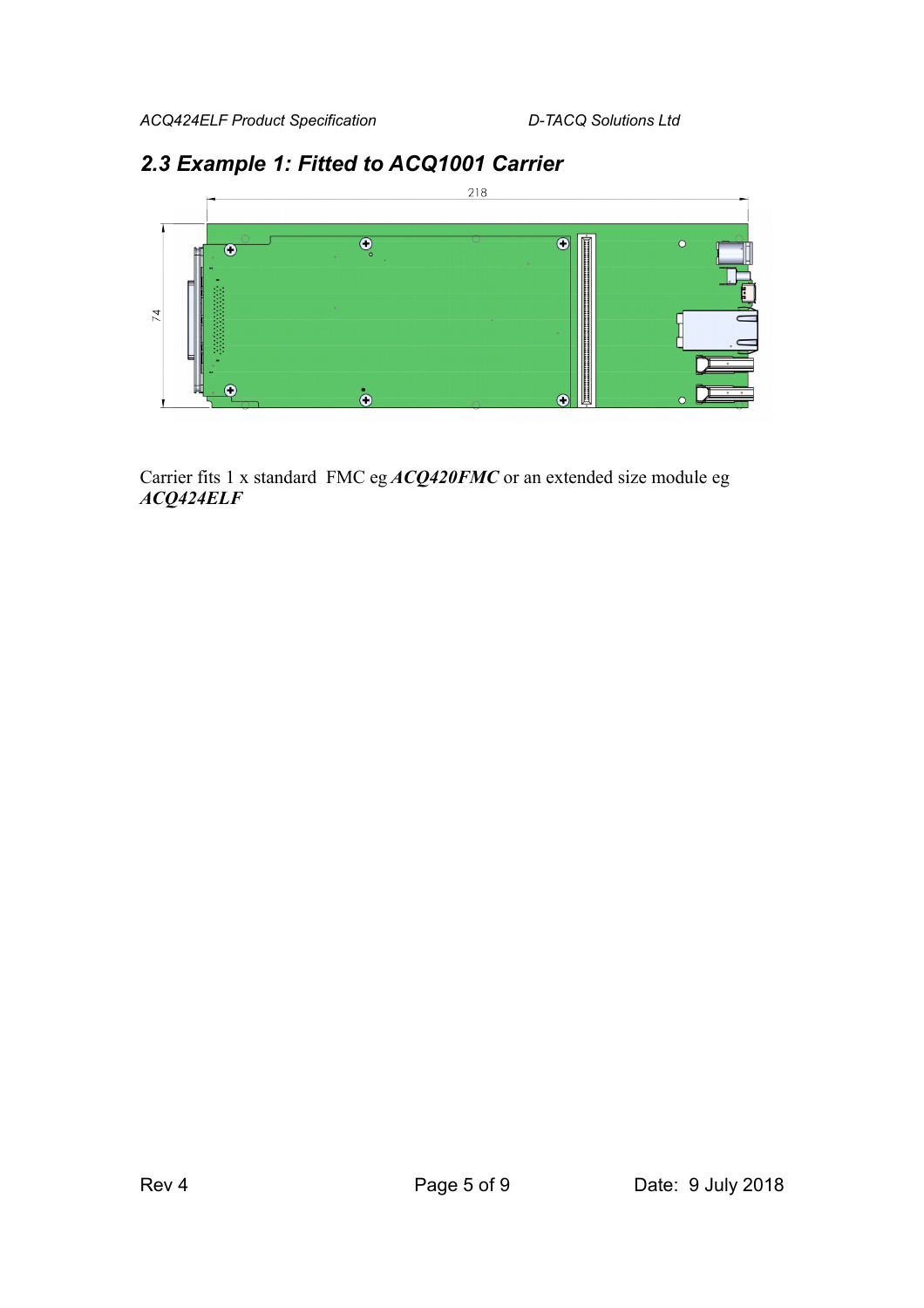### *2.4 Example 2: Fitted to ACQ2006 Carrier, 192 channels in 1U*



- 1U appliance with 6 x ACQ424ELFmodules.
- Replaces 2 x ACQ196CPCI with higher performance.
- For fast serial comms, use ACQ2106.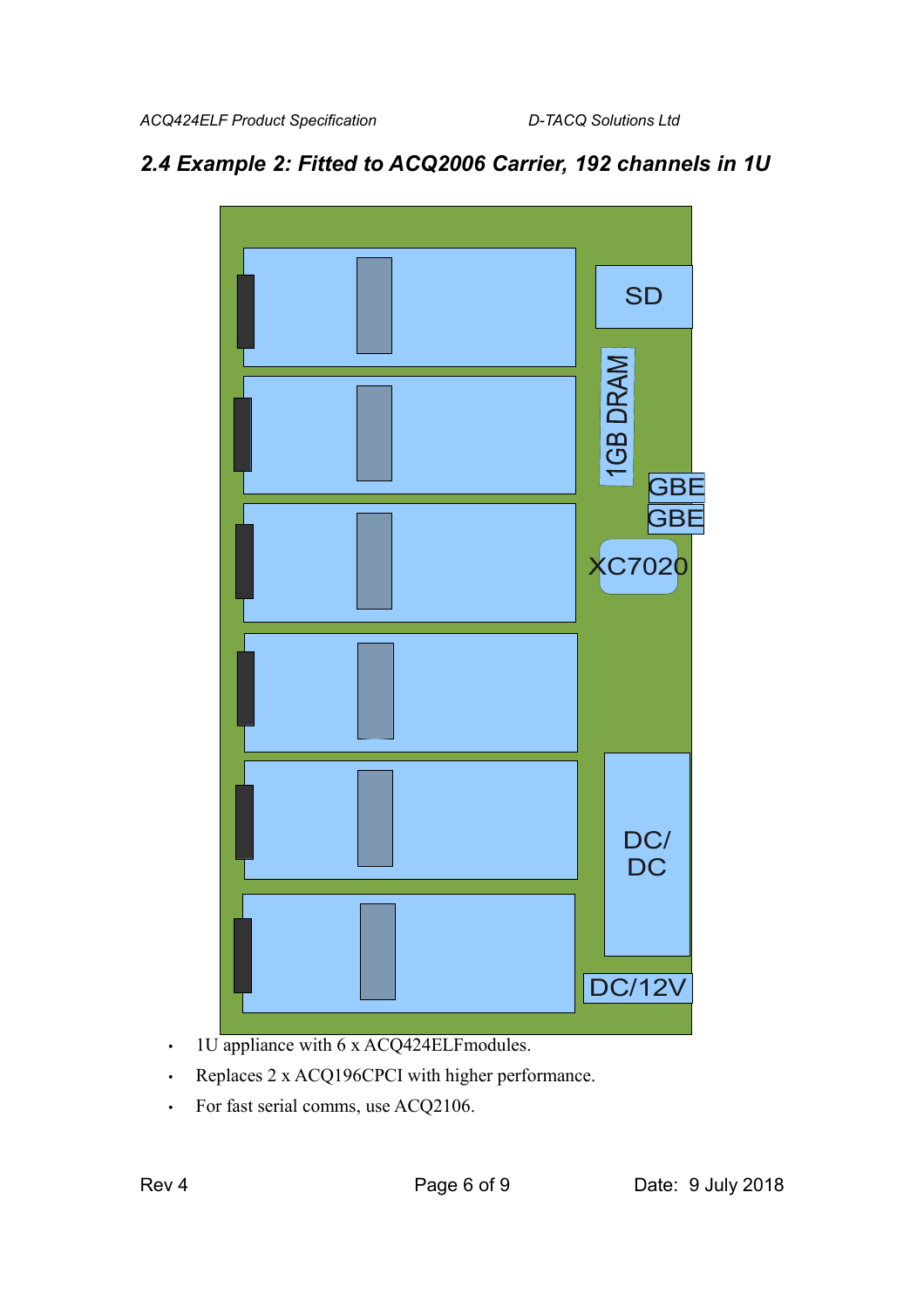### 3 Interface Specification.

### *3.1 Front Panel Connector*

- 68 Pin VHDCI
- Pinout compatible with D-TACQ BNCPANEL, SMAPANEL.

#### **3.1.1 Pinout.**

| Pin            | Function       | Pin | Function       |
|----------------|----------------|-----|----------------|
| 1              | 0 <sub>V</sub> | 35  | 0V             |
| $\overline{c}$ | 0 <sub>V</sub> | 36  | 0 <sub>V</sub> |
| 3              | $AIO1+$        | 37  | $AIO1-$        |
| 4              | $AIO2+$        | 38  | $AI02-$        |
| 5              | AI03+          | 39  | $AIO3-$        |
| 6              | $AIO4+$        | 40  | $AI04-$        |
| $\overline{7}$ | $AIO5+$        | 41  | $AI05-$        |
| 8              | AI06+          | 42  | $AI06-$        |
| 9              | AI07+          | 43  | $AI07-$        |
| 10             | AI08+          | 44  | $AIO8-$        |
| 11             | AI09+          | 45  | AI09-          |
| 12             | AI10+          | 46  | $AI10-$        |
| 13             | AI11+          | 47  | $AI11-$        |
| 14             | $AI12+$        | 48  | $AI12-$        |
| 15             | $AI13+$        | 49  | $AI13-$        |
| 16             | $AII4+$        | 50  | $AII4-$        |
| 17             | $AI15+$        | 51  | $AI15-$        |
| 18             | AI16+          | 52  | AI16-          |
| 19             | AI17+          | 53  | $AI17-$        |
| 20             | AI18+          | 54  | $AI18-$        |
| 21             | AI19+          | 55  | AI19-          |
| 22             | $AIO+$         | 56  | $AI20-$        |
| 23             | $A121+$        | 57  | $AI21-$        |
| 24             | AI22+          | 58  | $AI22-$        |
| 25             | $A123+$        | 59  | $AI23-$        |
| 26             | $AIO4+$        | 60  | $AIO4-$        |
| 27             | $AI25+$        | 61  | $AI25-$        |
| 28             | AI26+          | 62  | AI26-          |
| 29             | $AIO7+$        | 63  | $AI27-$        |
| 30             | AI28+          | 64  | $AIO8-$        |
| 31             | AI29+          | 65  | $AI29-$        |
| 32             | AI30+          | 66  | $AIO-$         |
| 33             | AI31+          | 67  | $AI31-$        |
| 34             | AI32+          | 68  | $AI32-$        |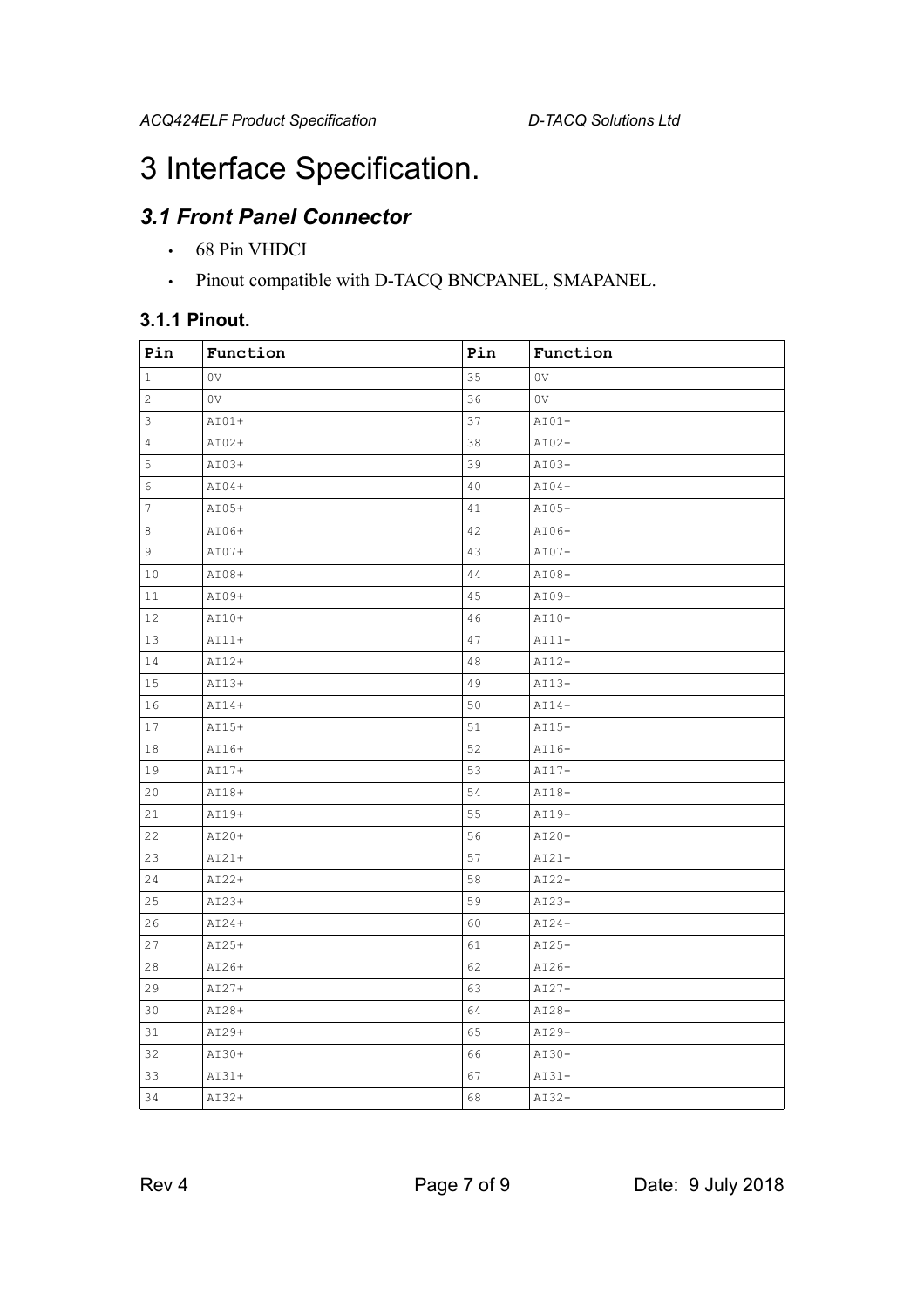# 4 ACQ424ELF Electrical Specification.

| #              | Parameter               | Value                                                                        |  |
|----------------|-------------------------|------------------------------------------------------------------------------|--|
| $\mathbf{1}$   | Number of Channels      | 32                                                                           |  |
| $\overline{2}$ | Sample Rate             | 1 MHz,                                                                       |  |
|                |                         | per channel simultaneous                                                     |  |
| 3              | Resolution              | 16 bits                                                                      |  |
| 4              | Coupling                | DC, Differential Input                                                       |  |
| 5              | Input Impedance         | $1 \text{ M}\Omega$                                                          |  |
| 6              | Input Voltage Range     | ±10V                                                                         |  |
|                |                         | Other factory set fixed ranges<br>available - contact D-TACQ for<br>details. |  |
| 7              | Input Voltage Withstand | ±30V                                                                         |  |
| 8              | Offset Error            | 0.01% FS with numerical<br>calibration                                       |  |
| 9              | Gain Error              | 0.01% FS with numerical<br>calibration                                       |  |
| 10             | INL                     | $±2.5$ LSB                                                                   |  |
| 11             | <b>DNL</b>              | $±1$ LSB                                                                     |  |
| 12             | <b>CMRR</b>             | >80dB FS @ 1 kHz                                                             |  |
| 13             | THD                     | $-90$ dB                                                                     |  |
| 14             | SINAD                   | $-86$ dB*                                                                    |  |
| 15             | SFDR                    | $100 \text{ dBc}$ *                                                          |  |
| 16             | <b>SNR</b>              | 88 dB*                                                                       |  |
| 17             | Power BW (-3dB)         | 580 kHz                                                                      |  |
| 18             | Small Signal BW         | $1$ MHz                                                                      |  |
| 19             | Crosstalk               | <100 dB @ 1 kHz FS Input                                                     |  |
| 20             | Temperature Stability   | $<$ 25 ppm/C                                                                 |  |
| 21             | Front Panel Connector   | VHDCI                                                                        |  |

\* Typical values measured at full scale with a 9.76kHz input